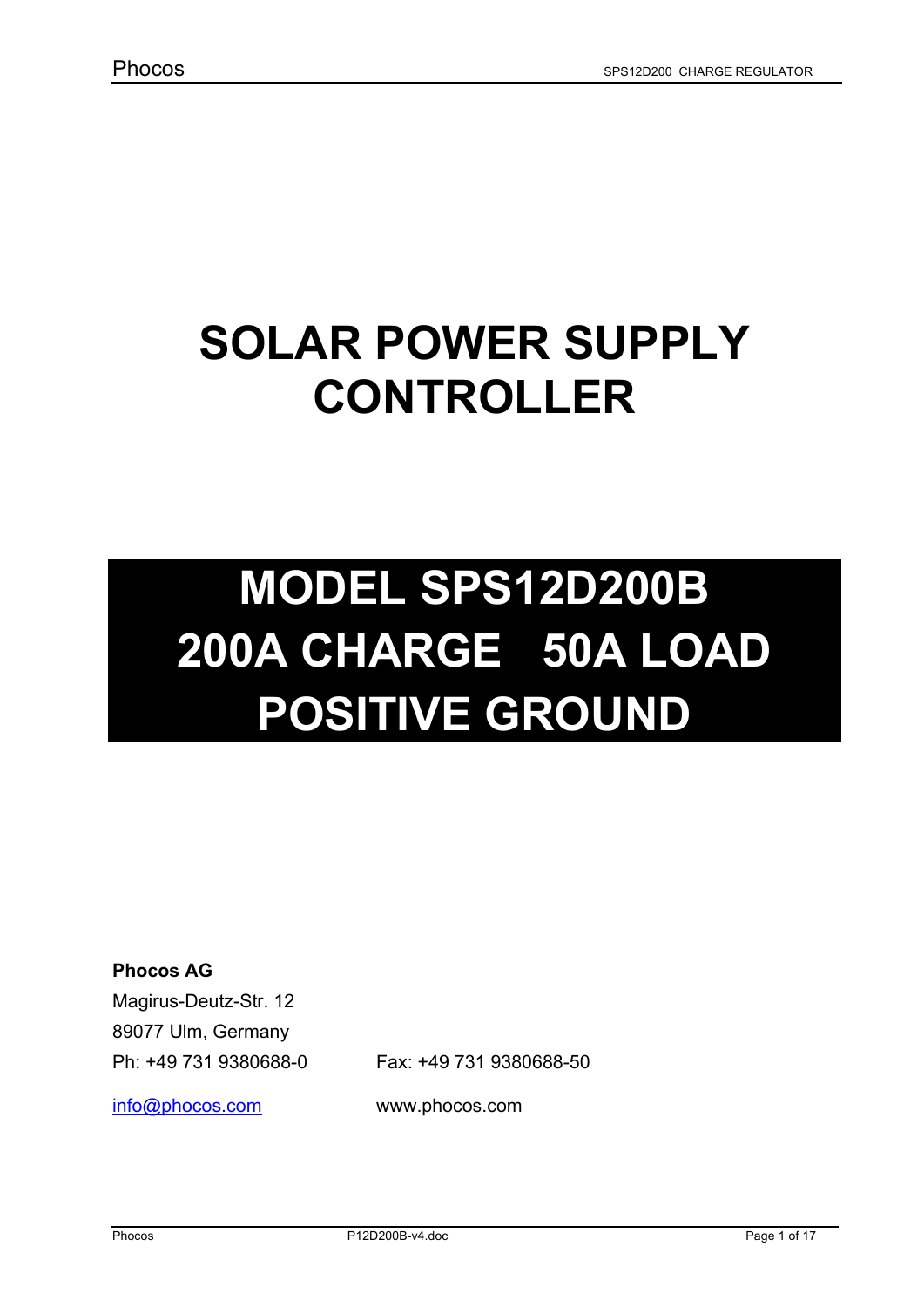# **TABLE OF CONTENTS**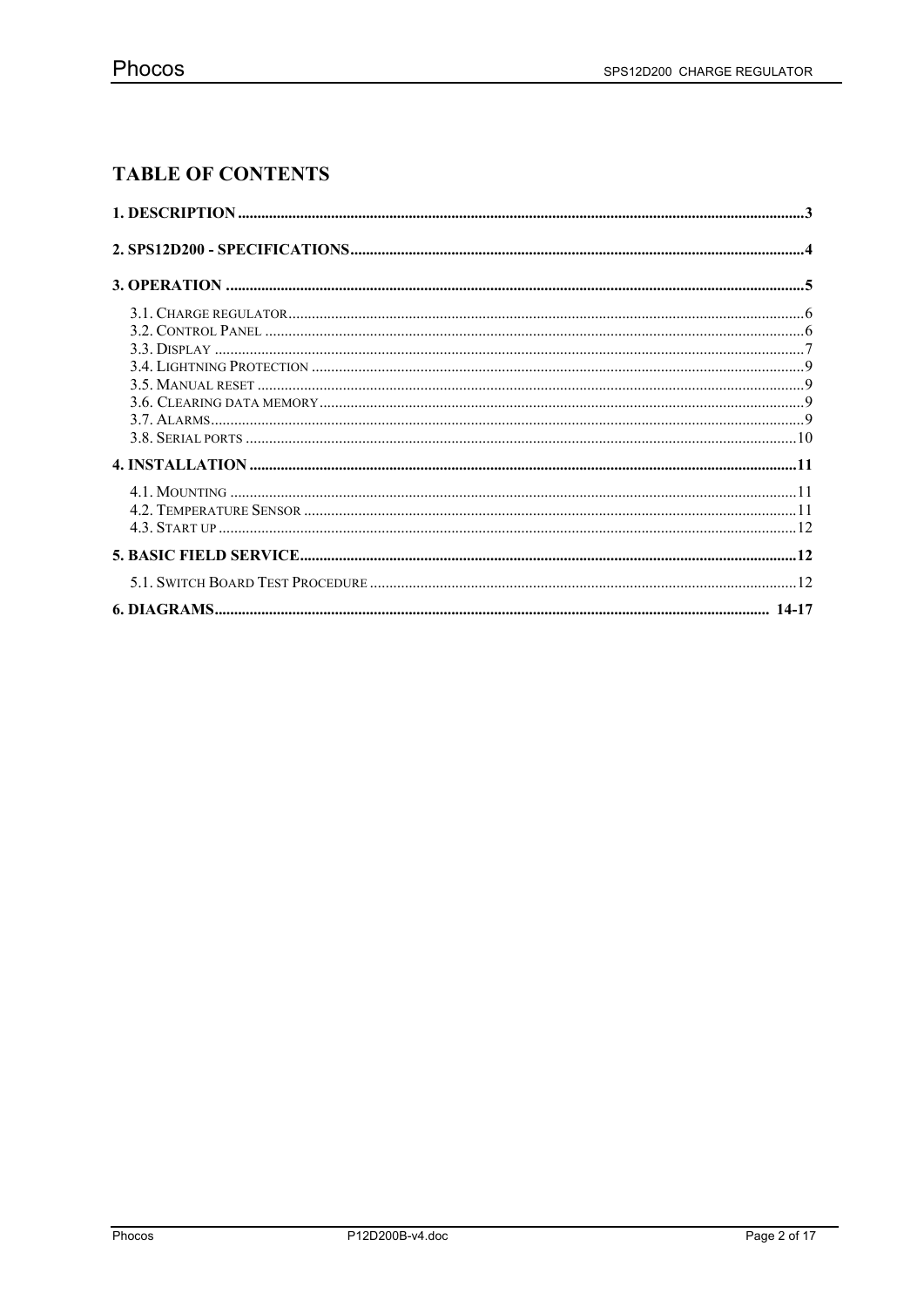# **THE SPS SERIES CHARGE REGULATOR**

### 1. **DESCRIPTION**

The SPSD is designed to control the charging of batteries from photovoltaic panels and to control the load voltage supply for voltage sensitive equipment. It is designed for use in remote power supply systems for telecommunications or monitoring equipment.

The charge regulation and load control voltages are fully adjustable. The display is used to show battery voltage, load voltage, solar array voltage, charge current and load current.

On the charge side, two stage boost/float regulation is used. The regulation voltages are adjustable via the keypad and display. Up to four stage bank switching can be used which allows taper charging in the boost mode and low speed switching regulation in the float mode. Coupled with controlled rise and fall time switching, this allows the regulator to achieve very low levels of audio and radio frequency emissions. These low levels of interference make the unit particularly well suited to operation of telecommunication equipment in weak signal areas.

A Temperature sensor may be added to compensate for changes in battery temperature.

The load disconnect feature forces load disconnection when the battery voltage is too low. The low and high disconnect voltages are adjustable. A load of up to 50 amps can be drawn.

The control board uses a microcontroller integrated circuit coupled with a 16  $\times$  2 line liquid crystal alphanumeric display and a 12 key membrane switch keypad. The display and indicators will automatically turn off after 10 minutes if no key has been pressed. Set up data is stored in non-volatile EEPROM. To protect against program loops or errors, a hardware watchdog timer is used to automatically force a processor reset if an error should occur.

The use of a microcontroller allows the unit to collect statistics on the performance of the power supply system. It logs daily charge and discharge *amp hours* and battery maximum and minimum voltages for 32 days. This makes system performance assessment easier.

For adjustment, a sealed membrane keypad is used rather than a set of switches and potentiometers. This eliminates the need for elaborate sealing against high humidity and the risk of settings drifting.

A comprehensive set of alarms is provided. Seven user definable alarm inputs are provided as well as the internally generated alarms. Six of these are available via voltage-free relay contact pairs.

For more accurate remote control and monitoring, a serial port is available. This allows remote examination of the performance of the system and adjustment of the operating parameters if necessary. It can help reduce the need for high cost field trips into areas where access is difficult. The serial port can be connected to a modem so that the unit may be dialed up over the switched telephone network. Both RS232 and RS485 ports are provided. The serial port is DC isolated to make connection to other equipment easier.

Simple modular construction allows field repair to be done in a short period by changing over modules. Two special test modes can be enabled to help in rapid testing of the unit.

The unit is designed to be housed in a cabinet 500H x 400W x 210D mm which is sealed to IP66 standard. The circuit boards have a conformal coating applied. Circuit breakers are provided to protect the batteries against fault conditions.

This version of the regulator is positive ground. It switches on the negative side.

To guard against lightning, surge protection has been included on the array inputs and the control logic board. High power Transorb diodes are mounted across each bank switch, the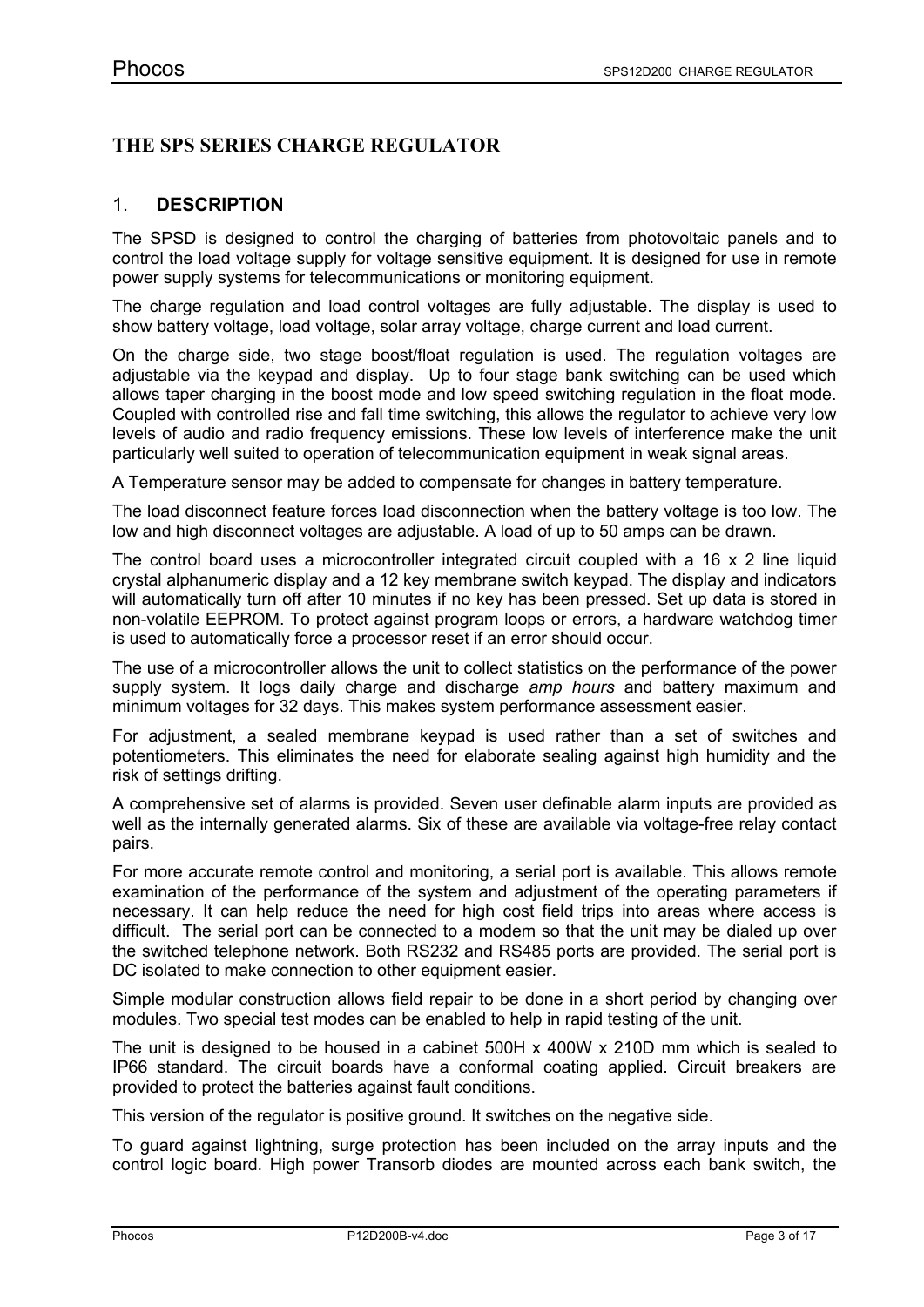load switch and the input to the logic board. All FET gates are protected with zener diodes from each gate to source. All sense inputs have additional series resistance to help protect them.

This operating manual contains a description of the operation of the control cabinet, a set of specifications, and installation guide and a guide to setting the voltage adjustments.

# 2. **SPS12D200 - SPECIFICATIONS**

| <b>SPS12D200</b>                                                                                                                                                                                                                    |                                                                   |                                                   |
|-------------------------------------------------------------------------------------------------------------------------------------------------------------------------------------------------------------------------------------|-------------------------------------------------------------------|---------------------------------------------------|
| Nominal Voltage                                                                                                                                                                                                                     | 12                                                                | Volt                                              |
| Wire entry size maximum (multistrand)                                                                                                                                                                                               | 150                                                               | mm <sup>2</sup>                                   |
| <b>Regulator</b>                                                                                                                                                                                                                    |                                                                   |                                                   |
| Array input voltage maximum<br>Solar charge current maximum per bank<br>Solar charge current total maximum<br>Boost Max. adjustment range<br>Boost cut in voltage range<br>Float voltage adjustment range<br>Supply current maximum | 30<br>50<br>200<br>$13.5 - 17$<br>$12 - 13.5$<br>$12 - 15$<br>170 | Volt<br>Amp<br>Amp<br>Volt<br>Volt<br>Volt<br>mA  |
| Supply current typical<br>Array cable entry size maximum                                                                                                                                                                            | 60<br>35                                                          | mA<br>mm <sup>2</sup>                             |
| <b>Output Voltage Control</b>                                                                                                                                                                                                       |                                                                   |                                                   |
| Continuous output current maximum<br><b>Current overload limit</b><br>Load cable entry size maximum                                                                                                                                 | 50<br>70<br>35                                                    | Amp<br>Amp<br>mm <sup>2</sup>                     |
| Alarm (See section 3.7)                                                                                                                                                                                                             |                                                                   |                                                   |
| Relay contact current (@12V)<br>Relay contact voltage maximum<br>Wire entry size maximum<br>Alarm Input sense current<br>Alarm Input open contact voltage                                                                           | $\overline{2}$<br>60<br>1<br>0.5<br>5                             | Amp<br>Volt (DC)<br>mm <sup>2</sup><br>mA<br>V    |
| <b>Environment</b>                                                                                                                                                                                                                  |                                                                   |                                                   |
| Operating temperature range (for sealed enclosure)<br>Non failure conditions for short term exposure<br>Altitude<br>Weight (in cabinet)                                                                                             | $-15$ to $+55$<br>$-20$ to $+70$<br>< 5000<br>17                  | $^{\circ}C$<br>$^{\circ}C$<br>metres<br>kilograms |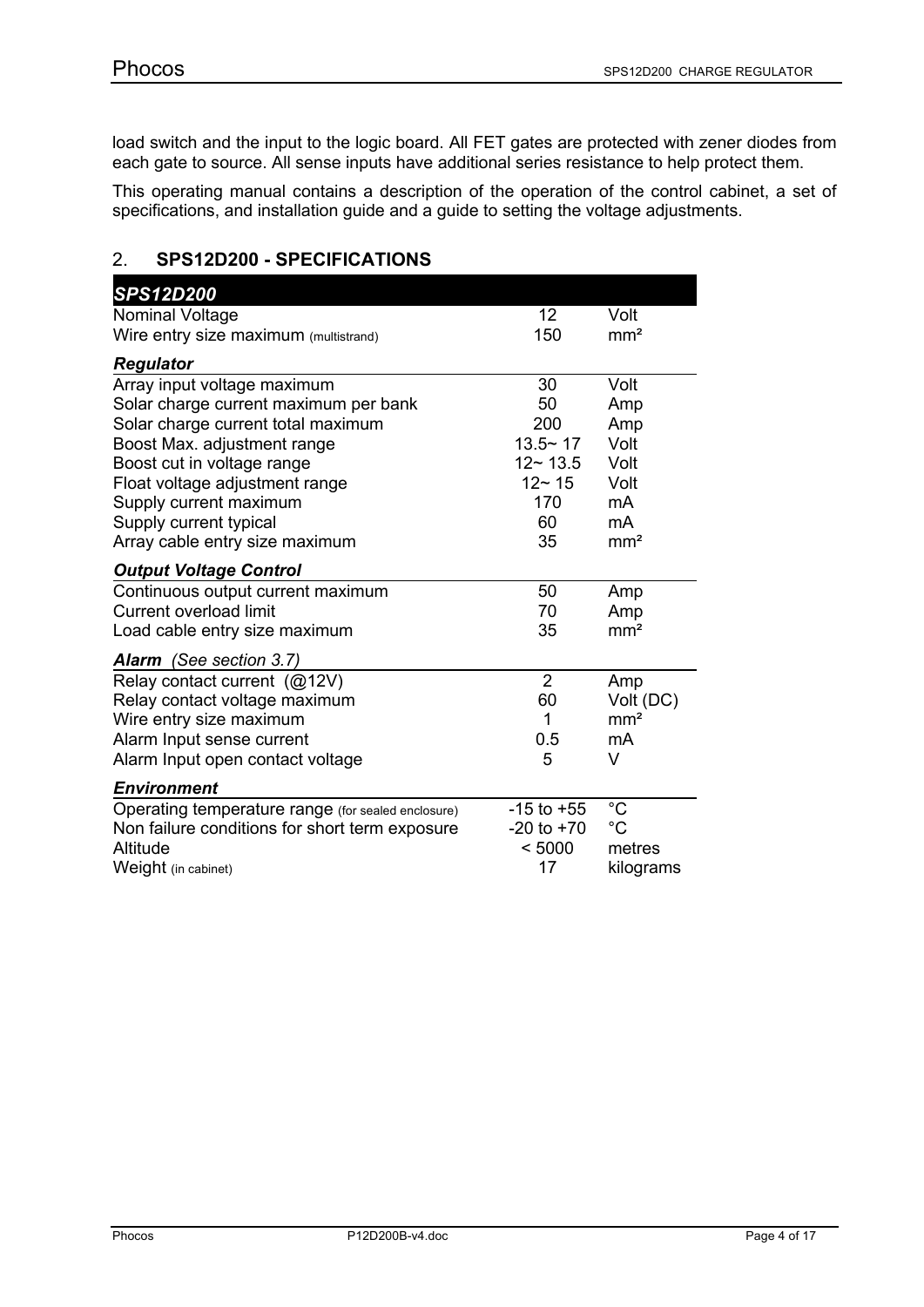# **3. OPERATION**

This section contains a description of the functions of each section in the block diagram.

### 3.1. **CHARGE REGULATOR**

Charge regulators are used to protect the storage batteries from overcharging. This particular regulator uses a two state boost/float type control scheme.

The photovoltaic panels are divided into banks (or sub arrays). In the boost mode, all banks are connected so that the full charge current flows into the battery until it's voltage reaches the taper voltage (adjustable 13  $\sim$  17V). As the battery voltage continues to rise, banks are progressively disconnected (beginning with bank D) until only one bank is charging. A time delay occurs between changes in bank connection (adjustable  $0 \sim 6$  minutes). This is necessary to allow the new conditions to stabilise and prevent oscillation. Banks A and B can be paralleled and the unit used as a three bank regulator by selecting the 3 bank option in the control set menu. Similarly, in 2 bank mode A, B & C are paralleled and in 1 bank mode, all four are paralleled. This tapered charging results in less corrosion of the plates and allows better charging of batteries in poor condition.

When the battery will sustain the boost maximum voltage (adjustable  $13.5 \sim 17$ V), the regulator will switch into the float mode.

In this mode, the charge current is reduced to that level which is necessary to keep the battery voltage within a preset float range (float high and float low adjustable  $12 \sim 15$ V). Floating the batteries in this voltage range helps to keep them fully charged and prolongs their life. To eliminate audio interference, the bank switching in the float mode can be no faster than 1 change per second.

When the battery voltage remains below the boost cut-in voltage (adjustable  $12 \sim 13.5V$ ) for 10 minutes, the regulator will switch back into boost mode and will remain in boost until the voltage rises again to the boost maximum.

The charge current switching is done with rugged power MOSFET devices. These devices result in a very low voltage drop across the bank switches when on and enable the unit to achieve very low operating power dissipation. They are also arranged to as to block reverse current flow due to panel wiring shorts and solar night loss currents. This design eliminates the need for reverse blocking diodes.

The optional temperature sensor is able to compensate for battery temperature variations over the range  $0 \sim 60^{\circ}$ C.

### 3.2. **CONTROL PANEL**

An 8051 series microcontroller is used to control the unit. Voltages are measured using a 10 bit A to D converter and the processor compares these readings against those settings stored in an EEPROM memory chip (Because the EEPROM is non-volatile, the settings will not be lost if there is a break in power).

The controller uses a 16 x 2 line liquid crystal display to show its information and a 12 key keypad to select which information is displayed, or to alter the settings (The display is a special extended temperature range version).

To reduce the effects of noise and transients (or spikes), the voltage and current measurements are processed through a digital smoothing filter with a time constant of 0.5 sec.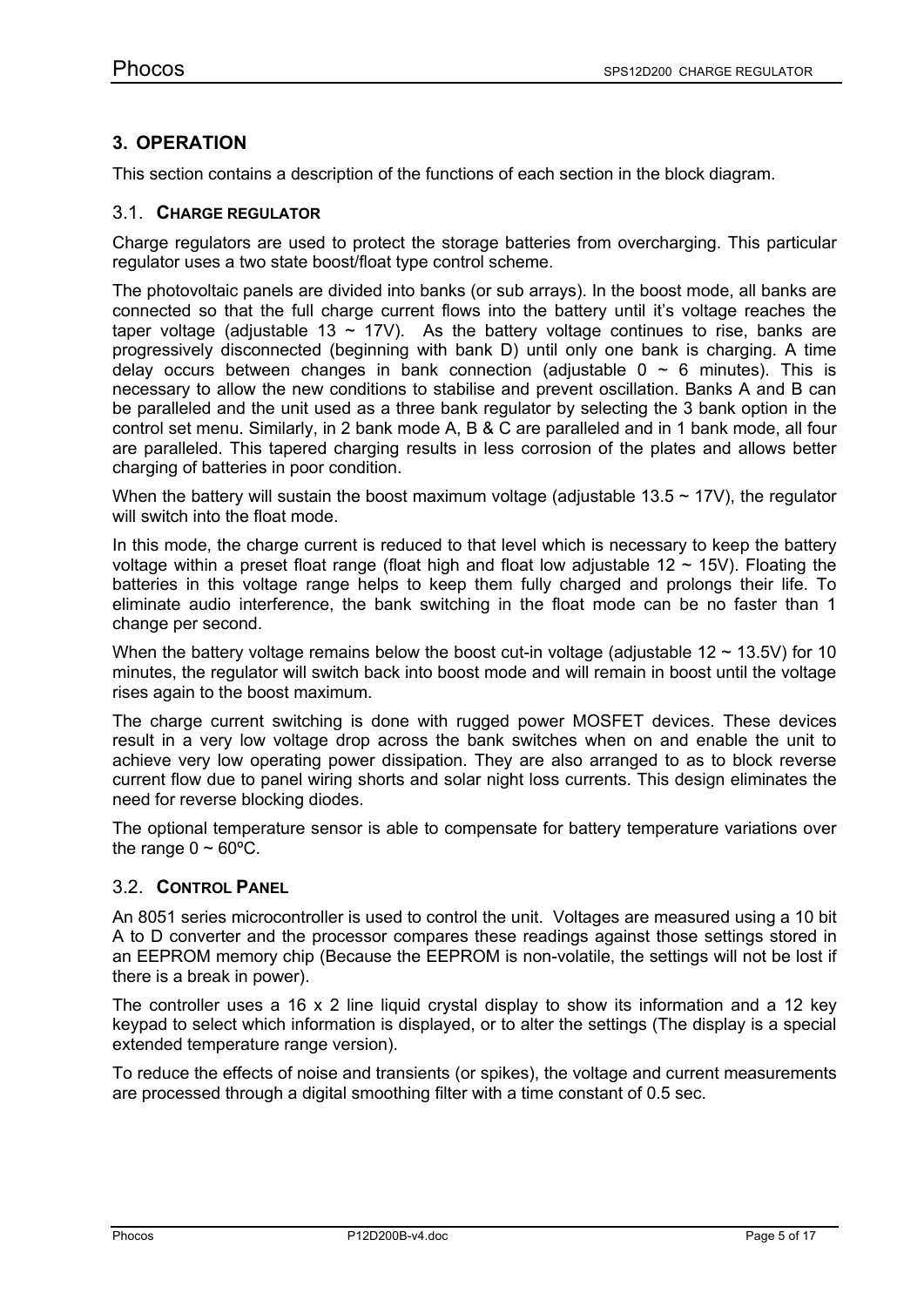## 3.3. **DISPLAY**

The keypad of the SPS charge regulator is as shown in Figure 1.



**Figure 1. SPS Series Charge Regulator Keypad Layout**

### **DISPLAY ON/OFF**

To prevent the display being accidentally left on, the display will turn off if no key has been pressed for more than 10 minutes. To reactivate the display, press any key.

#### **DISPLAY SELECTION**

The functions of the various keys are:

#### *VOLTAGE DISPLAY*

To display the battery or load voltage, press the corresponding key. Because of the smoothing filter, the meters have a settling time of about 1 second. Voltage range  $0 \sim 100V$ , resolution 0.1V.

#### *CURRENT DISPLAY*

To display the charge or load current, press the corresponding key. The current is measured by using the built in current shunts. Display values are filtered as above. Range is  $0 \sim 204$ A, resolution 0.2A.

#### *SOLAR DISPLAY*

The solar display first shows the current from each bank and '**ON**' if that bank is connected.

By pushing the *INC* button the display will now show the open circuit voltage of the bank. By using the *INC* and *DEC* buttons, the user can select which bank is displayed. This feature can be used to check the performance of each bank.

The number in the lower left hand corner is the regulator state (See the state transition diagram on page 17 for an explanation of regulator state numbers).

#### *REMOTE MONITOR*

The remote monitor key allows the user to select the communication speed for the serial remote monitor and control facility and the site number of the controller for use in multistation systems. Use INC and DEC to adjust the site number and the REMOTE MONITOR key to adjust the baud rate.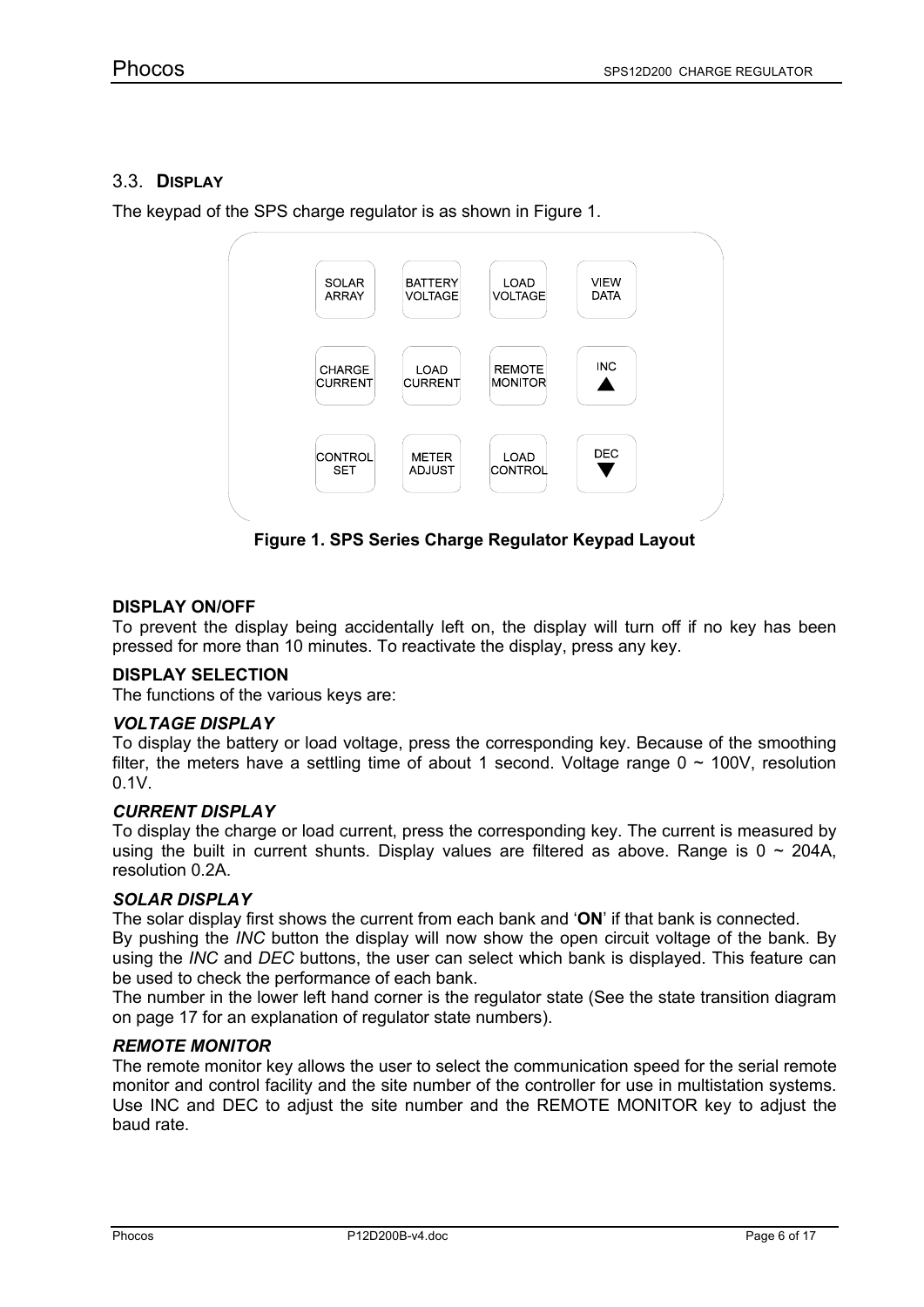#### *VIEW DATA*

The view data key allows the user to read the performance data logged by the controller. Each day, the controller measures the total charge *amp hours*, the total discharge *amp hours* and records the minimum and maximum battery voltages. These readings are stored in the EEPROM and can be viewed using the *VIEW DATA* button or via the remote monitor link. 32 days data can be stored.

To view the data, press the *VIEW DATA* button. The first display that appears is the information for the current day in progress. It shows the data collected during that day from midnight on.

On the lower line of the display, the first number is the number of the day for which the information is being displayed (0 is the current day). The next number is the minimum battery voltage and then the maximum battery voltage. On the top line, the first number is the charge *amp hours* and the second the discharge *amp hours*. By pressing the *INC* button, the data from the previous day will be displayed (day 1). Pushing *INC* again will move to the day before (day 2).

Further pushes of *INC* will continue back until day 32 after which it will return to day 0. The *DEC* button, will move the other way.

To leave the status display, just press another function key.

#### *CONTROL SET*

This key allows the regulation levels to be set. Each press of the key will access a different setting. Adjust each variable using the *INC* (increase) or *DEC* (decrease) keys. Holding down the *INC* or *DEC* key will provide the fastest rate of change.

- 1. *Maximum boost* voltage. This is the maximum voltage that the regulator will allow the battery to charge to before it changes to the float mode.
- 2. *Taper voltage* setting. This is the maximum voltage that the regulator will allow the battery to charge to, before it begins to reduce the charging current. The taper voltage will be less than the boost maximum voltage.
- 3. *Number of banks*. Select number of separate banks in use.
- 4. *Float maximum* voltage.
- 5. *Float minimum* voltage. The regulator will try to keep the battery voltage between these levels. The smaller the gap between the maximum and minimum, the faster the float bank switching will be. For minimum bank switching noise, a gap of  $2 \sim 3$  volts is suggested.
- 6. *Return to boost* setting. When the battery voltage drops below this level, the unit will switch from float back into the boost mode (After a delay of about 10 minutes).
- 7. *Temperature Compensation* setting. If a temperature sensor is attached, the temperature compensation feature can be enabled. About -5mV/°C/cell is normal. If no temperature sensor is connected, the setting **MUST** be 0 (zero) otherwise the regulator will assume that the battery is at 0ºC and correct accordingly.
- **8. Absolute Maximum Battery Voltage** setting. Due to the time delays involved in changing from one regulator state to the next, it is possible for the battery voltage to overshoot the boost maximum voltage setting briefly. In some situations this is not acceptable (e.g. over voltage cut outs on some inverters). To deal with this problem, the SPSD has an absolute maximum voltage limit. If the battery voltage rises to this limit, each bank turns off within 80 msec.
- *9. State Change Delay* setting. Set time between bank connection changes in boost mode. Adjustable  $0 \sim 6$  minutes.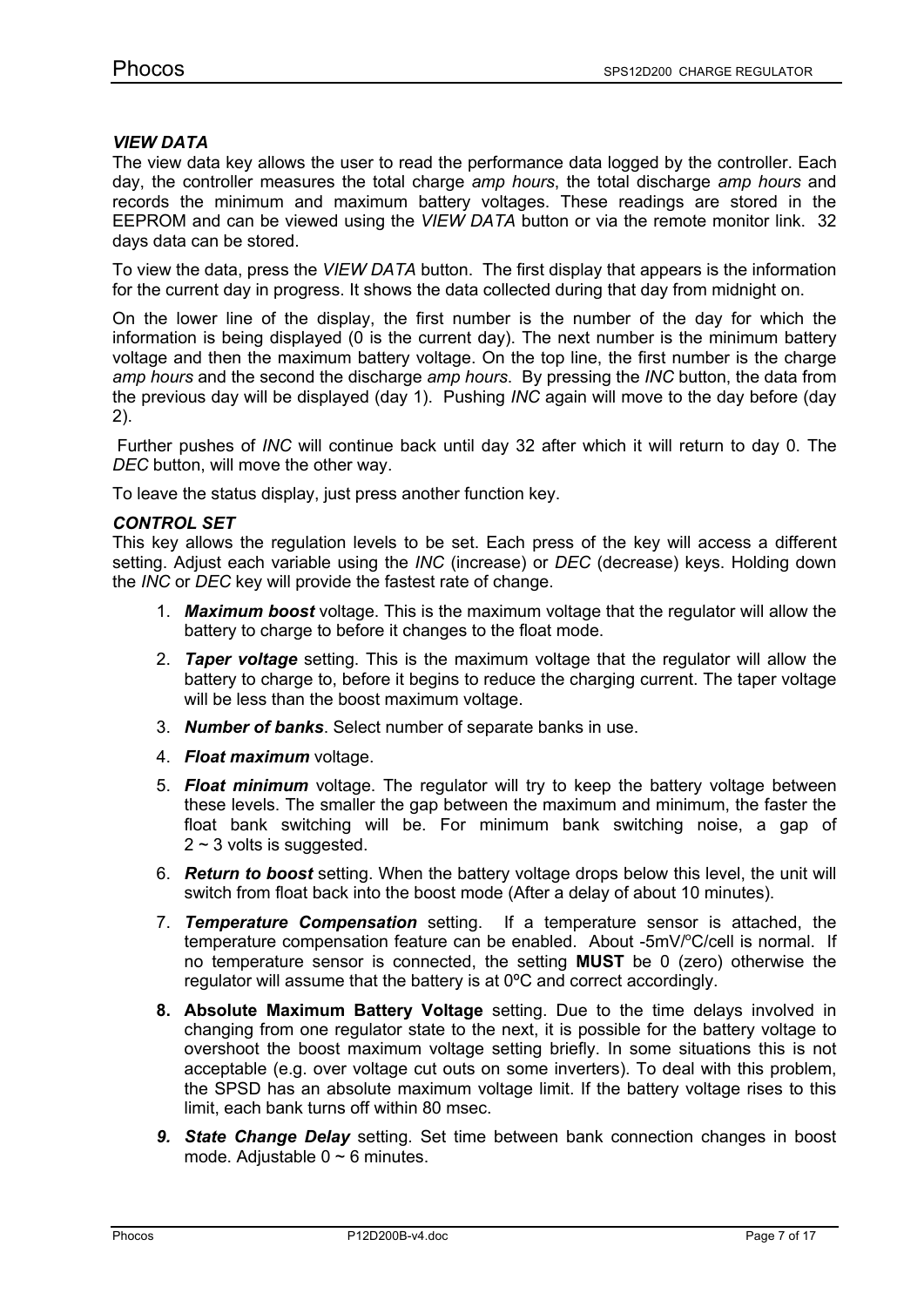- 10. *LCD temperature* setting. This is a device to aid in protecting the control unit against condensation due to rapid cooling after a hot day in humid conditions. By using the display backlighting control, it is possible, with the aid of insulation in the top half of the enclosure, keep the display warm enough to keep above the dew point and so keep the display dry. By leaving the bottom section of the control board uninsulated, condensation will occur first in this area, and tend to dry the air inside the enclosure. The control board senses the temperature in the top section of the enclosure and tries to keep it at the set temperature. Because of the limited power available, this will not be possible under very cold conditions, and the facility should be disabled by setting the temperature to 0. This facility should be used **ONLY** in areas subject to extreme humidity, and only during the wet season. A setting of 35 should be adequate for most conditions.
- 11. *Viewing Contrast*. Adjust for best display contrast (varies with temperature).
- 12. *Time* (of day). Set present time of day. The daily data is saved at 0:0 hours each day.

Pushing the control set button again will cause the display to return to the start of the menu.

*Note: The new values entered for controls will not be stored until you exit from the control set mode. (This is done by pressing any display select key).*

#### *LOAD DISCONNECT SET*

This key allows the user to adjust the battery voltages at which the load is disconnected and reconnected and the generator is started.

#### **Load disconnect**

When the battery voltage drops below the disconnect setting, the time delay counter begins. If the battery voltage stays low for the whole time delay then the load is disconnected. The Load voltage screen indicates that the load is disconnected. When the battery voltage rises above the reconnect voltage, for the length of the time delay, then the load will reconnect. As a guide, the low battery load disconnect voltage should be in the range  $11 \sim 11.5V$  and the reconnect level between 12.5 ~ 13.5V. The time delay before disconnection is to prevent false disconnects due to transient loads. Range is 1 to 250 seconds.

As a safety feature, if the load current exceeds the current limit, disconnection will occur after only 0.3 seconds. The load will also be disconnected if the battery voltage is too high.

#### **Generator Start**

When the battery voltage drops to the generator start voltage setting, the time delay counter begins. If the battery voltage stays low for the whole time delay then the generator start relay contacts will open, indicating that the generator should start. The generator relay led indicates that the generator is enabled. When the battery voltage rises above the load reconnect voltage+ 0.2V, for the length of the time delay, then the generator relay contacts will close to indicate that the generator should stop. As a guide, the generator start voltage should be in the range 11.2  $\sim$ 12V. The time delay before start and stop is to prevent false operation due to transient loads.

#### **Battery Voltage Alarms**

Two battery voltage alarm outputs are provided. These are low battery voltage and high battery voltage. The low battery alarm activates when the battery voltage falls below the generator start voltage - 0.1V. It will turn off again at generator start + 0.1V. The high battery alarm activates when the battery voltage exceeds the absolute maximum voltage+0.2V. It deactivates below the boost maximum voltage+0.1V. The high and low alarms are available as voltage free normally closed relay contacts and via the serial port.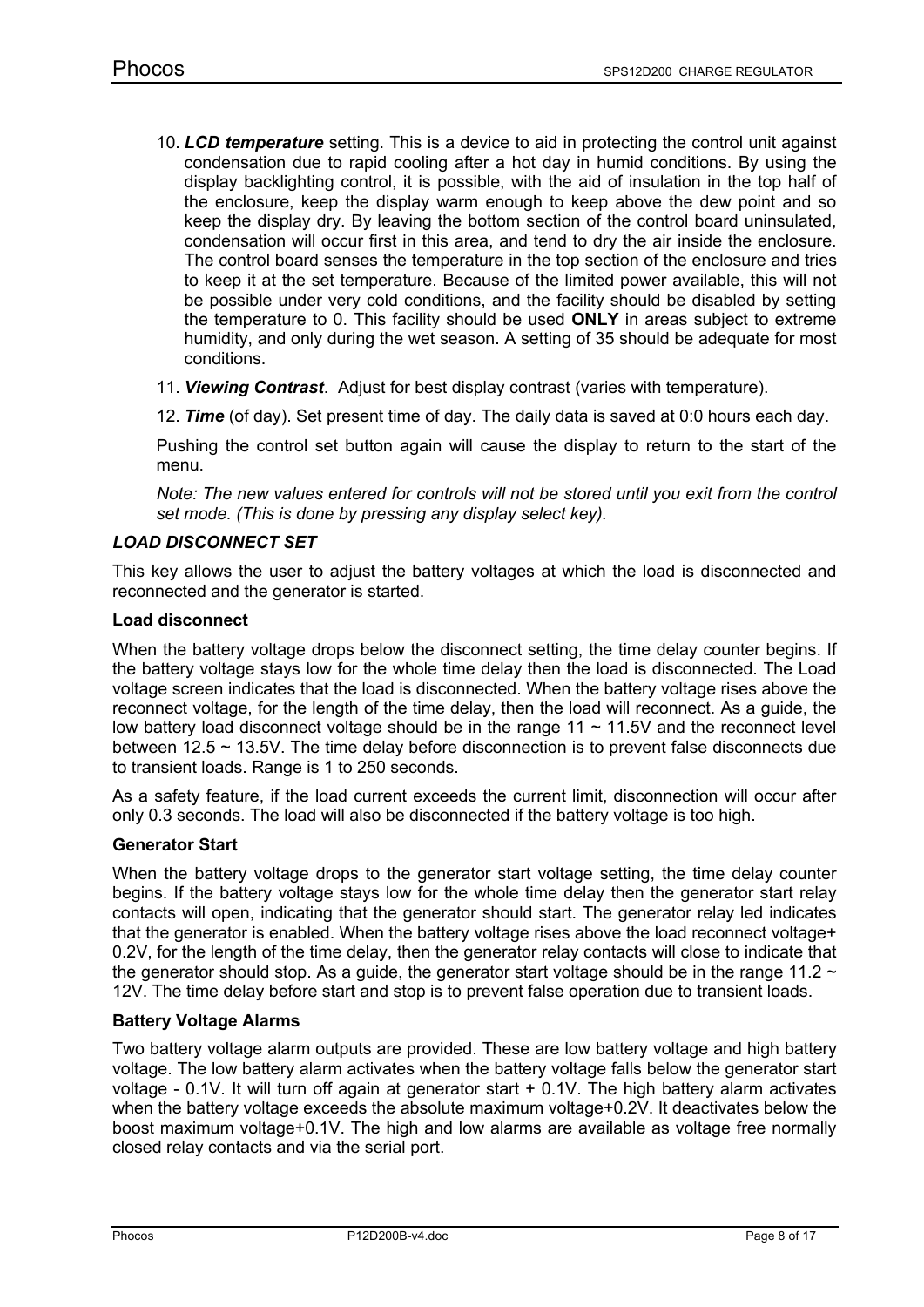#### *METER ADJUST*

This allows the various meter scale factors and offsets to be adjusted. The correction range is limited to ±12%. These are adjusted in the factory and should not be adjusted without proper measuring equipment. The *INC* and *DEC* keys are used to adjust the value. There are slope and offset adjustments. *INC* and *DEC* control the offset directly. To adjust the slope or gain, hold *SOLAR* button down while using *INC* and *DEC*. Pushing the *METER ADJUST* button, moves through the list.

At the start of the list, it is possible to enter the two test modes. TEST MODE A can be selected by pressing the *INC* button and TEST MODE B by pushing the *INC* button twice. Pushing the *METER ADJUST* key then starts the test mode.

Test mode A is useful for testing correct operation of the control system. In this mode, the controller works normally, except that all time delays are reduced to 2 seconds so that changes in state can be observed without wasting large amounts of time.

Test mode B is used for testing the switch board hardware. The controller does not operate normally, but turns the charge switch on, then, the load, performs a test write and read to the EEPROM, cycles regulator through each operating state, sends data to the serial output and then repeats this. Pressing the *INC* button will pause the cycle until the *INC* button is pressed again. Pressing the *DEC* button will terminate the test mode.

#### 3.4. **LIGHTNING PROTECTION**

The lightning protection circuitry consists of transient absorption diodes across the charge switch FETs. Zener diodes are also installed from the gate to the source of each FET to protect the gate oxide. The logic board has a 1.5kW transorb on the input and series resistance on each of the sense leads to protect the ADC.

#### 3.5. **MANUAL RESET**

A manual reset of the controller can be performed from the keypad. Push the *METER ADJUST* key once. While holding down the *SOLAR ARRAY* key, press the *CONTROL SET* key. The controller will now reset.

#### 3.6. **Clearing The Data Memory**

It is possible to clear the 32 day data memory from the keypad. While in the *VIEW DATA*  mode, press the *CONTROL SET* button and hold down for 1 second. The display now asks if you want to clear the data memory. To clear, press the *INC* button. To not clear, press any other key.

#### 3.7**. ALARMS**

#### **Alarm Inputs**

The controller has seven general purpose alarm inputs. These expect to have normally closed voltage free contacts connected to them. When the contacts open, indicating an alarm, the alarm led will light indicating that alarm is active and the alarm will be available to be read via the serial port. The alarm contacts are connected between the common and the alarm input. The alarm inputs have a 10Kohm pull up resistor to 5V. The alarm inputs have a 10Kohm pull up resistor to 5V.

**Warning: the alarm common is connected to battery negative.** It has a resetable fuse in series with it to prevent damage if it is accidentally connected to battery positive.

#### **Alarm Outputs**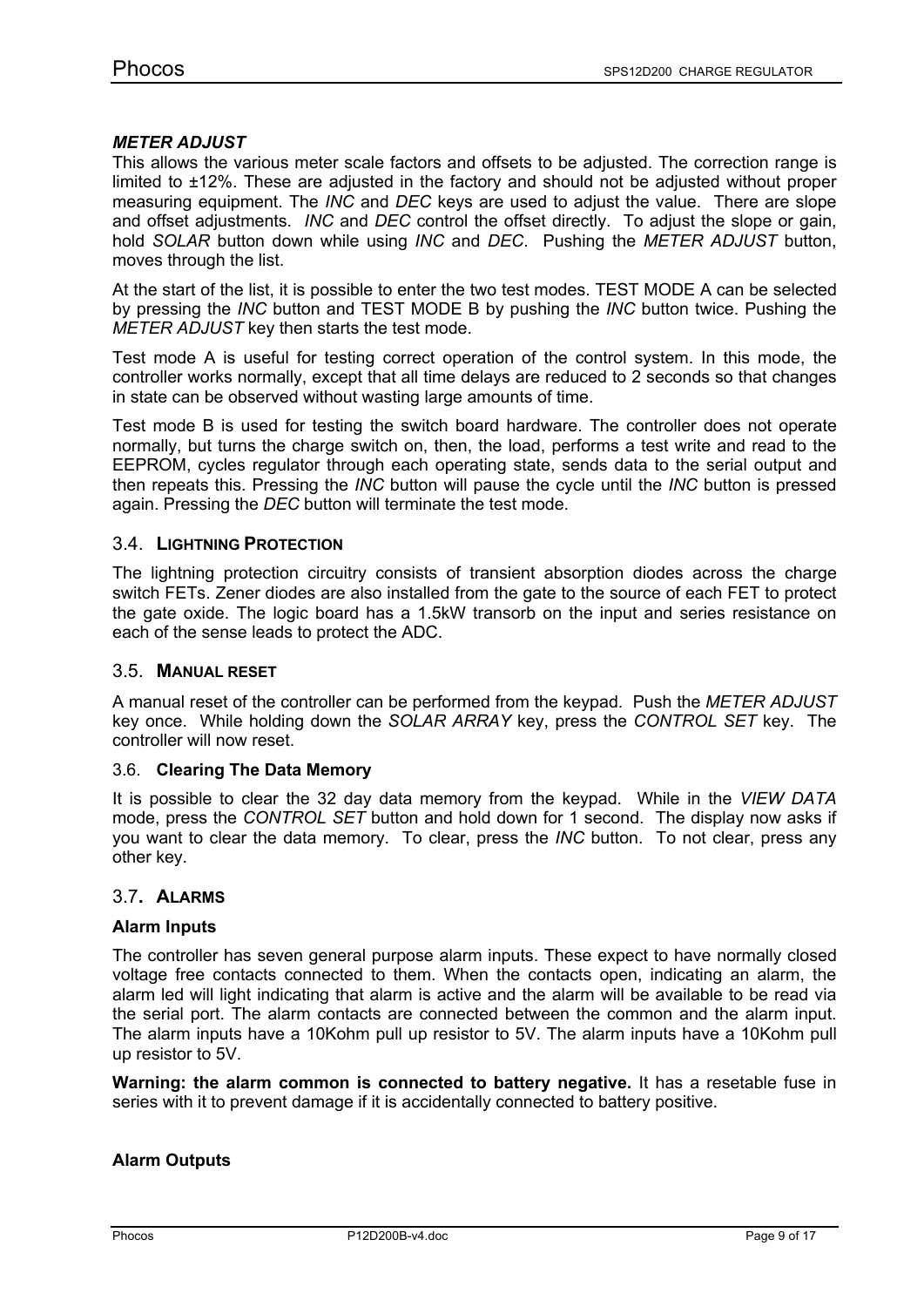There are six internally derived alarms which are available as voltage free relay contacts. The contacts are normally closed and open when the alarm condition is active. This allows 'fail safe' operation because a break in the cable will cause an alarm. They are also available via the serial port.

These are:

- 1. Low battery voltage alarm (see above for details)
- 2. High battery alarm (see above for details)
- 3. Generator control (see above for details)

4. Logic fail alarm. This alarm indicates that the logic power supply has failed or that the logic has not sent the correct information to the alarm. This will give an alarm in many cases of logic failure but it is impossible to detect all forms of logic failure. The logic fail alarm relay is normally energized, so it will give an alarm even if the power supply fails. **Please note: the logic fail alarm led (green) is normally ON - this indicates that the logic is OK. If the logic alarm led is OFF then it indicates that the logic fail alarm is active. This is the reverse of the other alarms.**

5. Load alarm. If the load voltage is more than 0.5V below the battery voltage then the load alarm will activate. This alarm will also activate if load disconnect has occurred (i.e. if Load voltage is less than 8V).

6. Solar bank fail. This alarm detects the failure of a bank switch block to turn off and also missing/faulty or disconnected arrays. If any bank switch block fails open circuit or permanently on, then this alarm will activate. The failure condition is tested for each 15 minutes. The result of the test is held until the next test is done. Permanently on is detected by switching all banks off and testing for charge current greater than 12A. If there is more than 24 amp of total charge current, then open circuit failure is tested. This is done by turning each bank on in turn and testing for a charge current greater than 1.5A. This will also indicate broken or missing/stolen arrays and damaged wiring. If the number of banks is set to less than 4, then the banks must be paralleled as described in section 3.1. If any bank is left unconnected, it will activate this alarm.

#### 3.8 **SERIAL PORTS**

The controller has a serial port for connecting to remote monitoring and control equipment. This serial port is available in two forms - RS232 and RS485.

RS232 communication is done using separate transmit and receive lines and is unbalanced. The RS232 port has only transmit (TX) and receive (RX) and Signal Ground connections available. No handshake lines (e.g. CTS, RTS, DSR, DTR) are used because flow control is done in software. The port has 15kV ESD protection.

RS485 communication is balanced and oriented toward bus operation. The same pair of wires is used for transmit and receive. The connection has an inverted and non inverted output. The port is normally high impedance and only becomes low impedance when it is transmitting. Because many devices can be on the same bus, there must be a control protocol to prevent two devices talking at the same time. The SPSD controller uses a master slave protocol - it will only speak when it is spoken to. To get data from the SPSD controller the master computer sends a command to the SPSD which includes a site number. If the received command matches the site number of the controller (set in the remote monitor screen) then the controller will respond with the data requested.

The two ports are operated in parallel. It is not necessary to switch between ports. Connect only the port being used. Both ports transmit the same data and the received data is logically or-ed. i.e. data can be received on either port but not at the same time because they will interfere.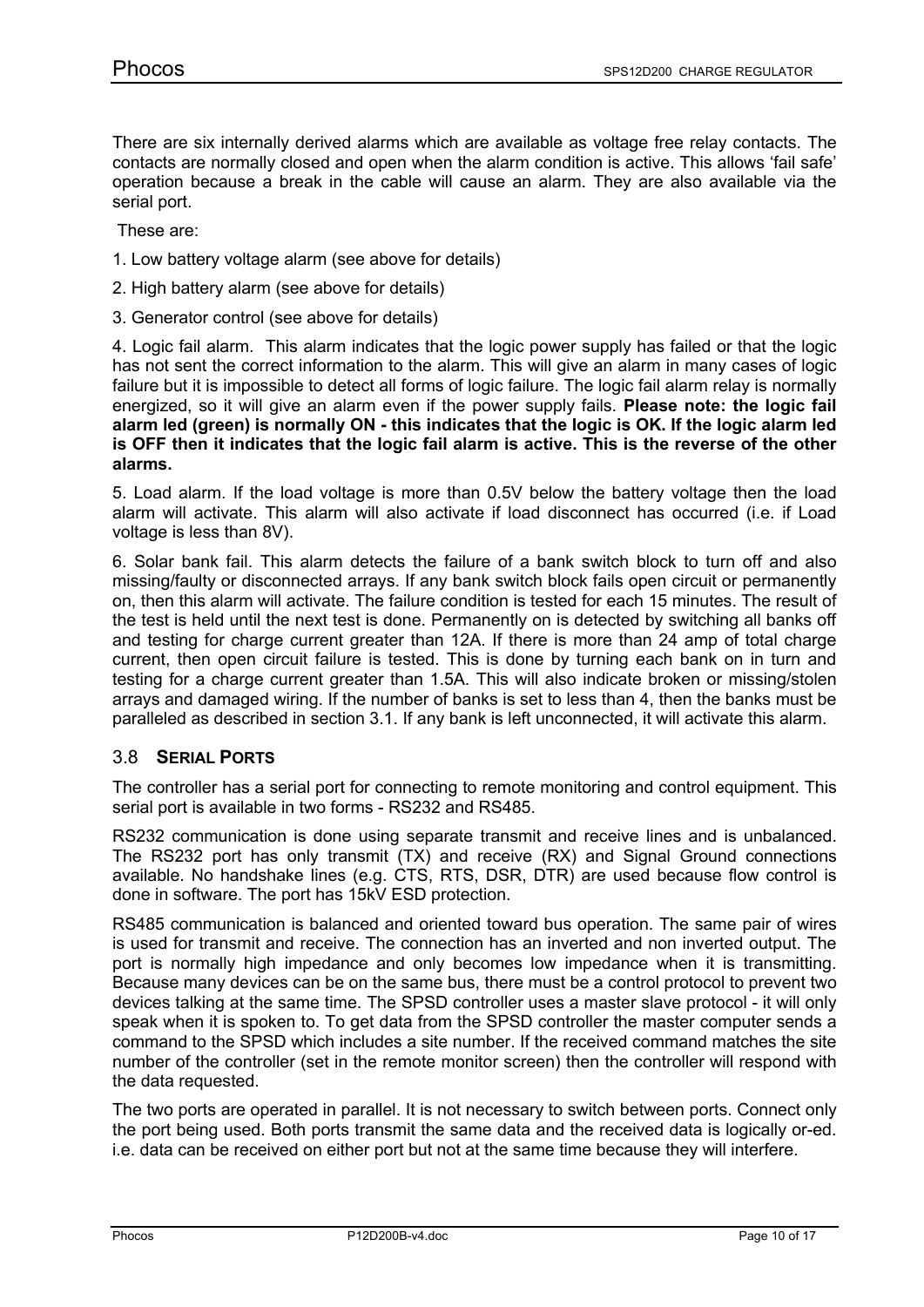To prevent grounding conflicts, the serial ports are optically isolated. The isolation can withstand 500V.

## 4. **INSTALLATION**

This section provides some notes on installation.

#### 4.1. **MOUNTING**

The cabinet is sealed to IP66 standard and so can be installed outside if necessary. However, it is best if it is under cover and out of direct sunlight.

#### 4.2. **TEMPERATURE SENSOR**

If the temperature sensor is to be used, plug it into the two pin terminal on the left hand side of the interface board. The sensor is polarized, but the connecter will not allow the sensor to be connected back to front. So, take care to connect the wire with the stripe on it to the T- input as shown. The sensor acts as a current source which is proportional to temperature. This means that the cabling to the sensor can be extended without having to worry about voltage drops along the wire.

The sensor must be installed in good thermal contact with the battery case. Do not place the sensor near but out of contact with the batteries. This will give false correction because the air temperature will not be the same as the battery temperature. Good thermal contact can be achieved in the following ways:

- 1. Glue the sensor to the battery case as shown in diagram Figure 0-2.
- 2. Wedge the sensor in the gap between two batteries in the bank with a piece of foam rubber. The foam rubber will hold it against the battery as well as sealing around it.
- 3. Place the sensor against the battery and cover it with a duct tape strip which goes all the way round the battery and wraps back on itself a couple of times. This will prevent it coming undone easily.
- 4. Sit one of the batteries on top of it. A space can be cut in the support shelf and a piece of foam rubber used to hold it against the battery.
- 5. Wedge between the battery and the wall using foam rubber to insulate it from the wall.

Notes:

1. It is very important to get the polarity of the battery connection correct! If in doubt, check before connection with a meter or use a current limiting resistor in series with the battery lead until the battery polarity has been shown to be correct.



Figure 0-2 - Sensor Installation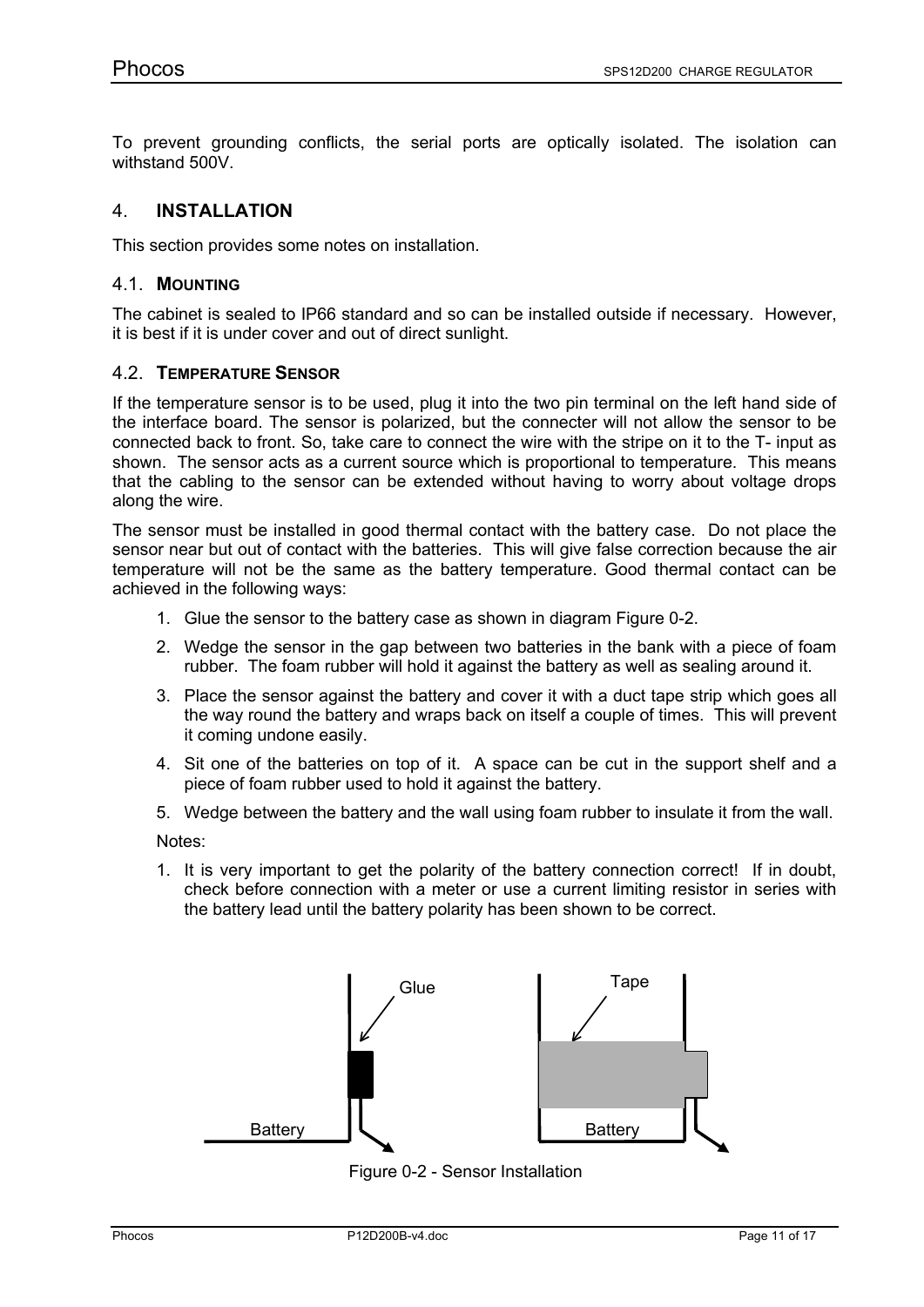#### 4.3. **START UP**

Install the regulator with all the circuit breaker switches and the logic board switched off. Turn on the logic board switch first. The small yellow LED should come on indicating logic power is good. The alphanumeric display should also light up and display an identifying logo, the battery voltage. If this does not happen, then check the battery polarity or look for loose connections. Check the plug between the logic board and the control board.

When the logic control is O.K., turn on the load/limiter circuit breaker, check that the load current and voltage are correct via the keypad.

Finally, turn on the charge circuit breakers. Check each bank in turn using the *SOLAR* button on the keypad.

#### 5. **BASIC FIELD SERVICE**

The SPSD was designed for fast easy field servicing. It uses four standardized circuit boards: the switch block, interface, power supply and control boards. By keeping spares of these boards, repair can be done by replacing the faulty board with a spare and returning the faulty board for base or factory repair. This reduces the need for staff training. The basic field repair procedure is:

#### *Step 1*

Using the spare control board and keypad, unplug the existing control board ribbon cable and plug in the spare.

#### *Step 2*

Put the controller into test mode B and verify the operation of each bank on the switch block and the interface board.

#### *Step 3.*

If switches are O.K., replace the control board. If not, then install spare interface board and retest. If the switching is now O.K., the interface board was faulty.

#### *Step 4.*

Send the faulty boards back for testing or repair.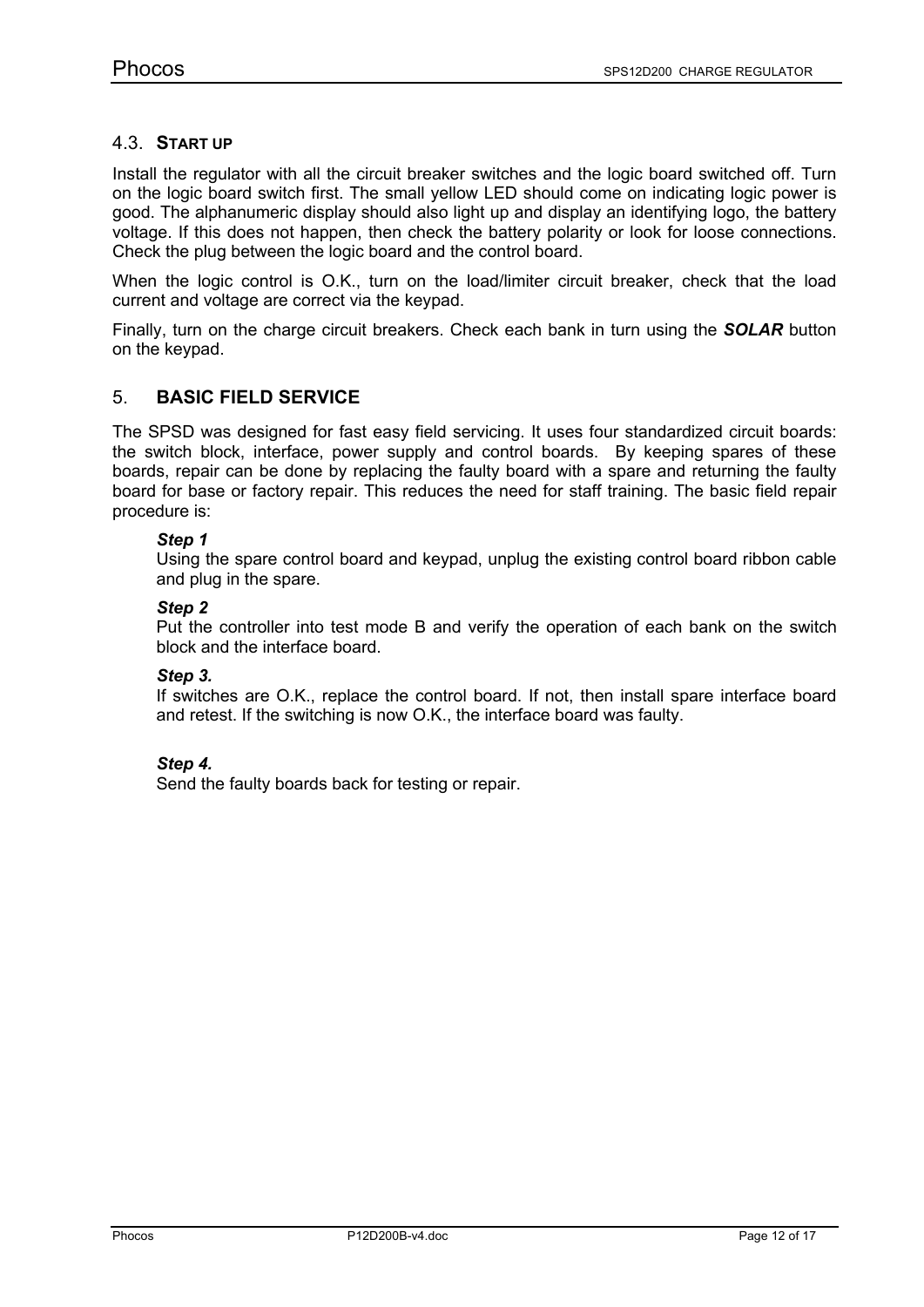### 5.1. **SWITCH BOARD TEST PROCEDURE**

- 1. Put controller into **TEST MODE B** by pressing the *METER ADJUST* button, pressing *INC* twice then pressing *METER ADJUST* again.
- 2. Using the *INC* key, pause the test in Solar Chr. Check that Gen LED is off. Check that the displayed charge current is what should be expected from the bank under the light levels at the time.
- 3. Check that the battery voltage is about the same as the bank voltage.
- 4. Remove pause by pressing *INC* again, and wait until bank B is being tested. Pause again (by pressing *INC*) and repeat the current and voltage comparisons for bank B. Check that all LEDs are off.
- 5. Repeat for banks C and D.
- 6. Check that the load current shown is appropriate. Check that the load voltage reading is the same as the limiter output voltage. The additional number at the left of the lower line is the alarm input byte. This shows the values of the alarm inputs that the processor is reading. It is displayed in hex. Alarm 1 is bit 0 and Alarm 7 is bit 6. The bit is 1 when the alarm is active.
- 7. Check the result of the EEPROM test.
- 8. Pause the test in state 0. All banks should have a charge current flowing. The total charge current should equal the sum of the individual bank charge currents.
- 9. Continue to state 4. The banks should switch off starting with bank D until no banks are on (state 4). Current should decrease as each bank is switched off.
- 10. Connect **SI** to **SO** to test serial port.

To terminate the test mode press the *DEC* button.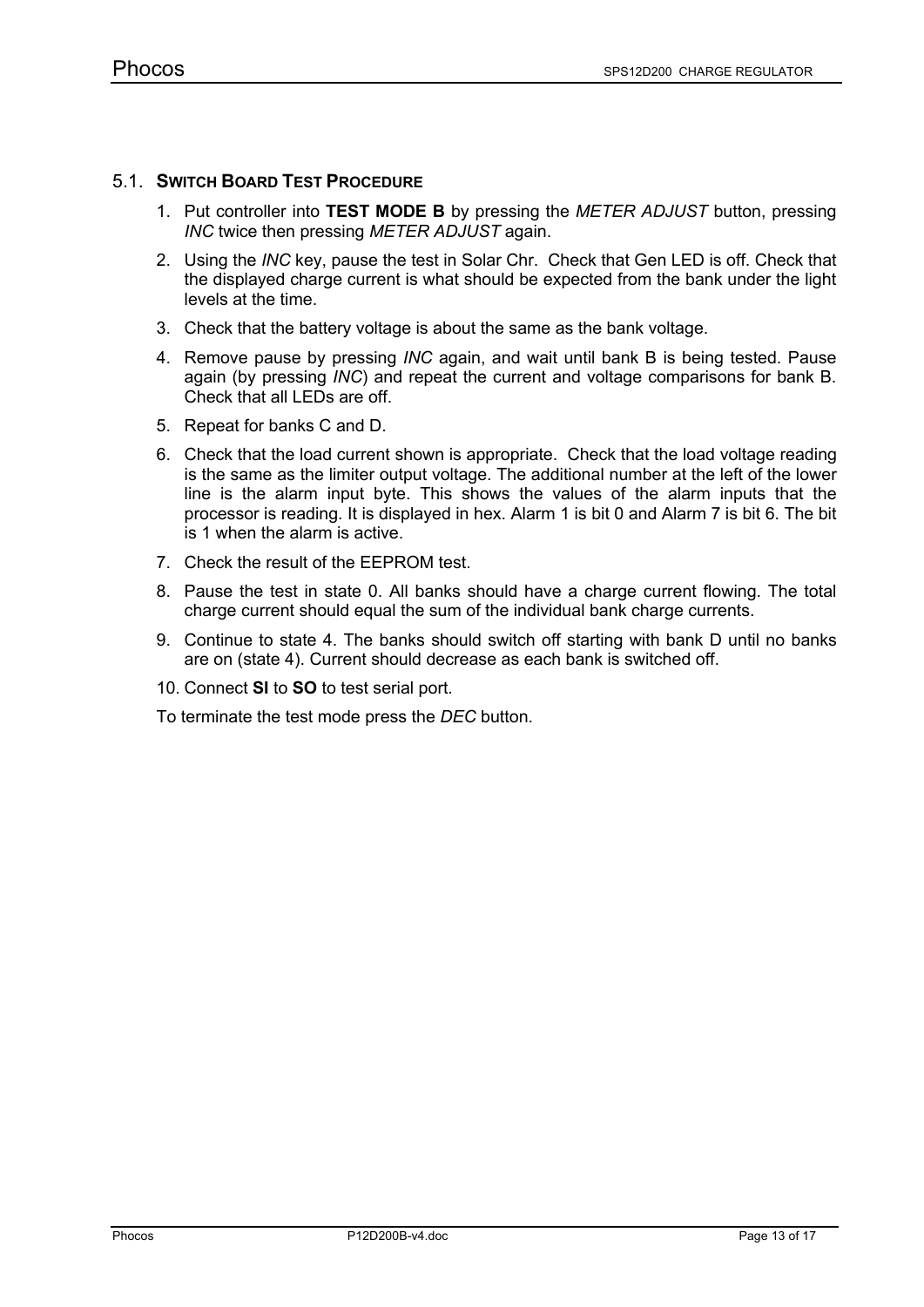# SPSD SOLAR CONTROLLER (B version Positive Ground) **Block Diagram**

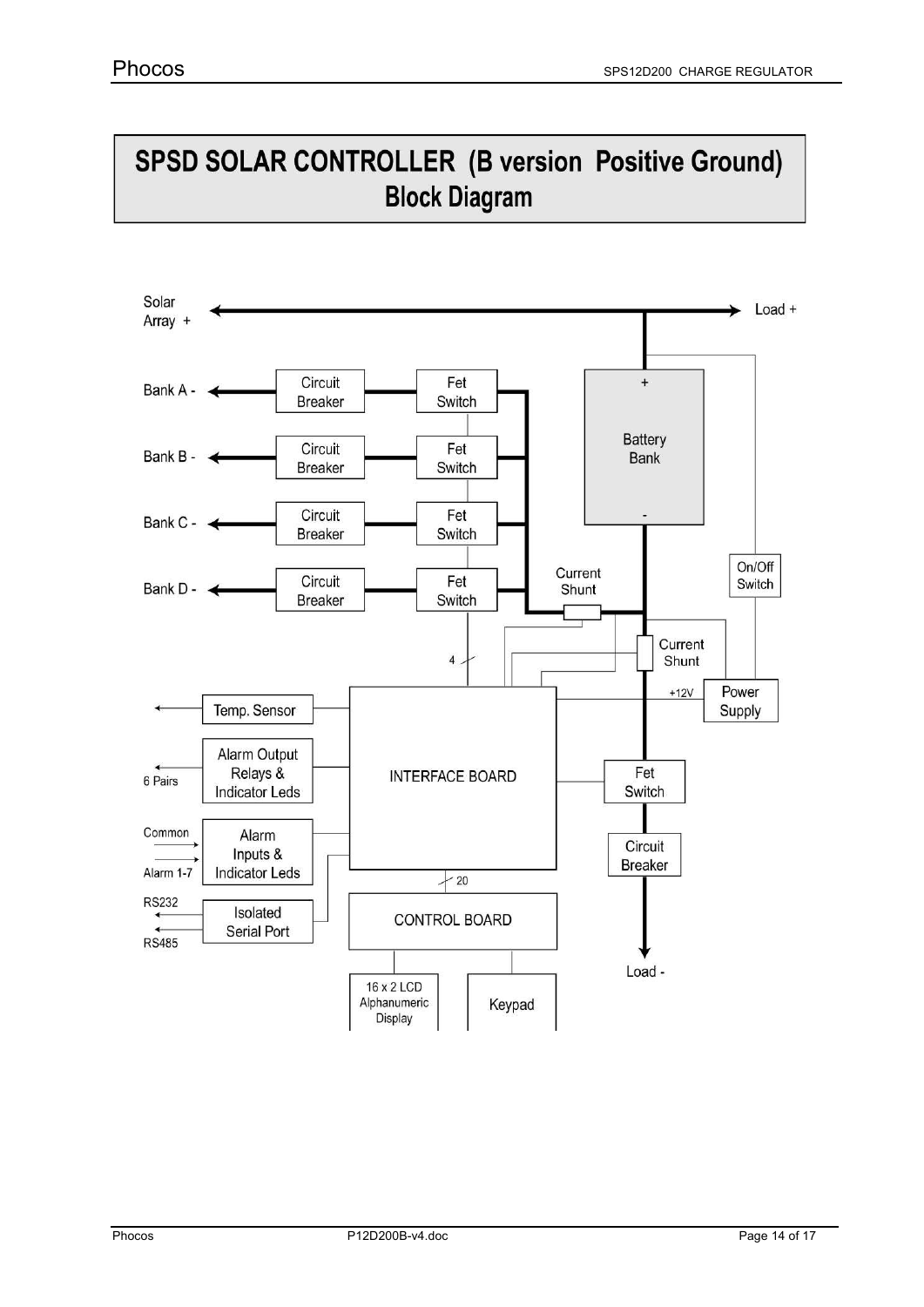# SPSD INTERNAL LAYOUT DIAGRAM



# Interface board signal terminal connections

| Terminal       | <b>Function</b>            | Terminal | <b>Function</b>              |
|----------------|----------------------------|----------|------------------------------|
| $\mathbf 1$    | Alarm Common Input         | 13       | <b>Generator Control</b>     |
| 2              | Alarm 1                    | 14       | Generator Control            |
| 3              | Alarm <sub>2</sub>         | 15       | Logic Fail Alarm             |
| $\overline{4}$ | Alarm 3                    | 16       | Logic Fail Alarm             |
| 5              | Alarm <sub>4</sub>         | 17       | Load Voltage Alarm           |
| $\frac{6}{7}$  | Alarm 5                    | 18       | Load Voltage Alarm           |
|                | Alarm 6                    | 19       | Solar Bank Switch Fail Alarm |
| 8              | Alarm 7                    | 20       | Solar Bank Switch Fail Alarm |
| 9              | Battery Low Voltage Alarm  | 21       | Serial Port RS232 RX         |
| 10             | Battery Low Voltage Alarm  | 22       | Serial Port RS232 TX         |
| 11             | Battery High Voltage Alarm | 23       | Serial Port Signal Ground    |
| 12             | Battery High Voltage Alarm | 24       | Serial Port RS485 S+         |
|                |                            | 25       | Serial Port RS485 S-         |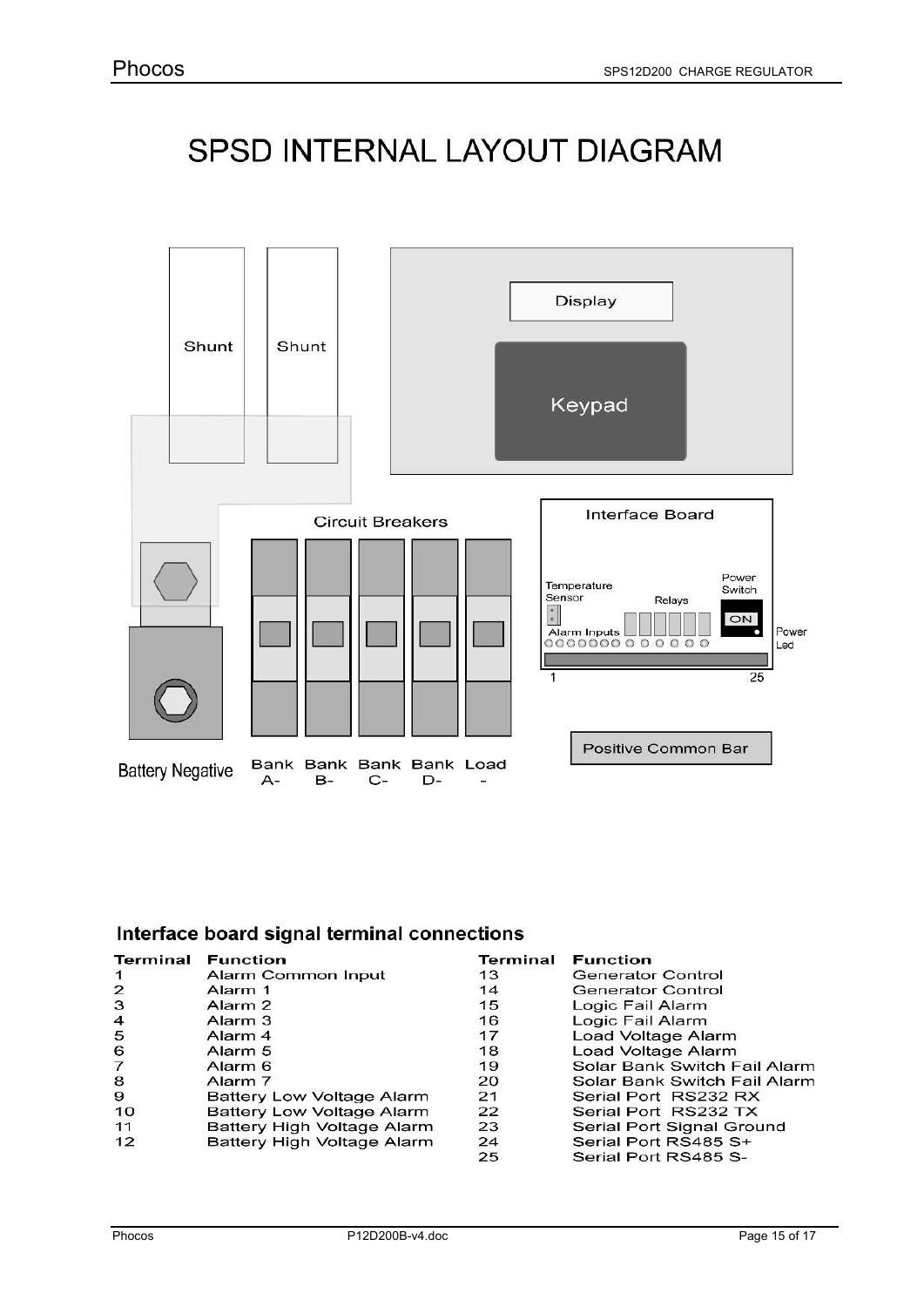# **SPSD ALARM CIRCUITRY**

**ALARM INPUTS** 



# **ALARM OUTPUTS**